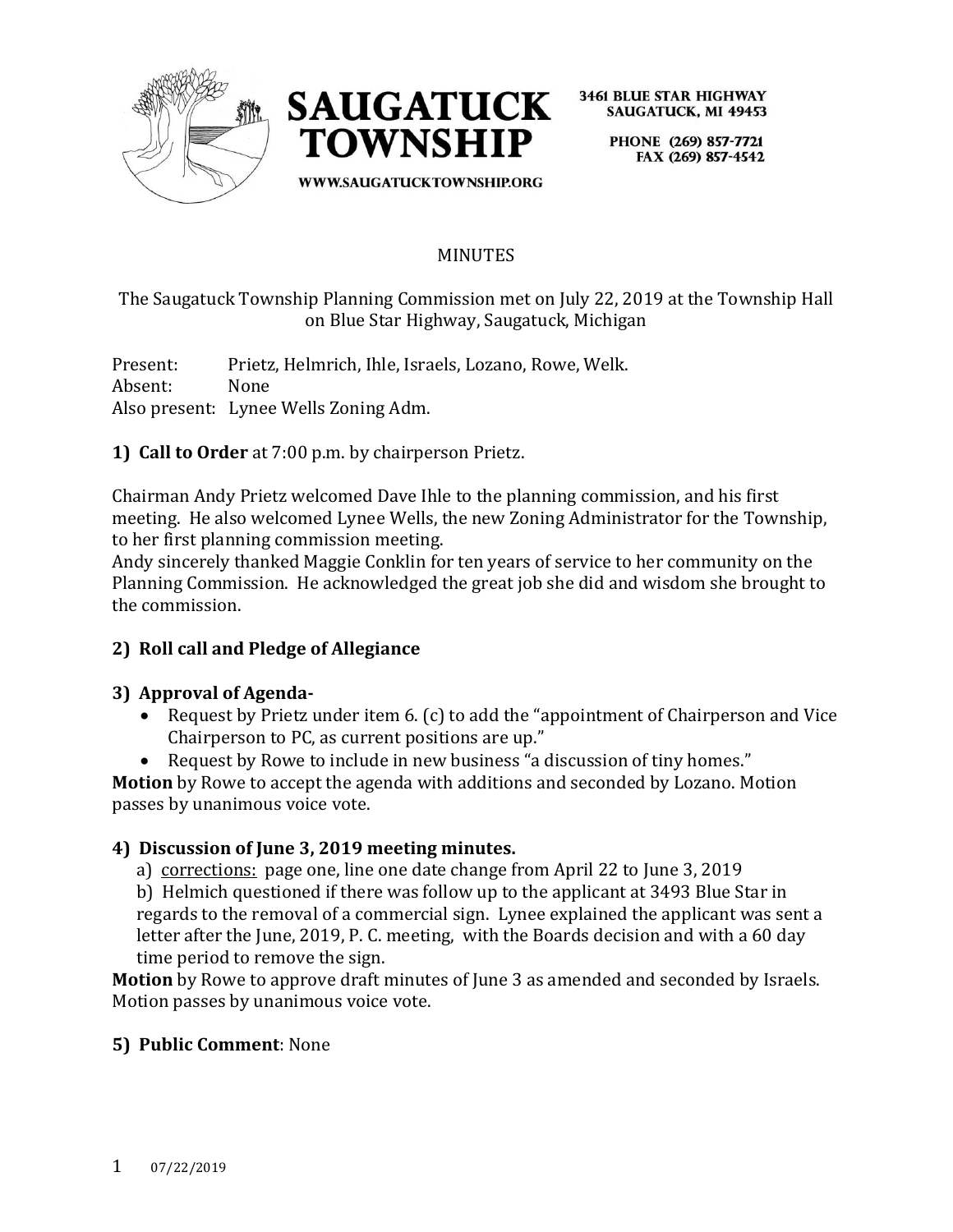



> PHONE (269) 857-7721 FAX (269) 857-4542

WWW.SAUGATUCKTOWNSHIP.ORG

# **6) New business/Public Hearings –**

**a) Public Hearing** for text amendment to the Medical Marijuana ordinance 40-747 with respect to measuring separation distance and renumbering of the ordinance.

# **Public Comments:** none

**Discussion:** Rowe explained, as the liaison to the zoning and planning boards, there were questions to the ZBA regarding clarity on the intent of the 500 feet separation. Is it lot line to lot line, or building to building? Item 12. b was changed to provide the clarity. "Any *lot, parcel or unit* used as a grower facility must be located at least 500 feet from any *lot, parcel or unit* on which a residential dwelling exists (i.e. has a valid certificate of occupancy) as of March 1, 2019. This 500 foot buffer shall be calculated by measuring a straight line from the closest point on the property line of each of the two *lots, parcels or units*."

**Motion** from Rowe and seconded by Helmrich to adopt the change to the ordinance language.

**Approved** by unanimous role call vote.

**b) Public Hearing:** Application for SAU from Chris Zawila, 6297 Blue Star highway, for the BP Gas Station to replace their existing pylon sign with a new, smaller pylon sign. Applicant requested Special Approval Use consideration as new sign will be larger than allowable in C-3 zoning, yet smaller than the current sign, and "cleaner and fresher". Reference Section 40-478 (c) (11)

### **Public Comments:** none

**Discussion:** applicant (Zawila) explained:

- 1) it was the sign by the road (it has two sides)
- 2) there would be no change to the intensity of the lighting
- 3) the sign would be shifting a bit closer to the building and the
- 4) the sign base would remain the same material.

The Board acknowledged the new sign would be a nice improvement to the site and it met the conditions for Special Approval Use.

**Motion to approve** by Rowe and seconded by Welk, with conditions recommended by the zoning administrator in a memo dated July 22, *Re: Chris Zawila, 6397 Blue Star Highway, BP Gas*, *i.e.*

- 1. Pylon sign shall be located at least 10' from the right-of-way line.
- 2. The SAU is for two pylon signs (one sign, double sided) only, all other signage may be modified in conformance with the standards of the C-3 district.
- 3. The applicant shall submit all paperwork for building permit, and shall comply with applicable local, state and federal standards.

 **Motion Approved** by unanimous role call vote.

 **c) Motion** by Helmrich, to appoint Rebecca Israels to the position of Planning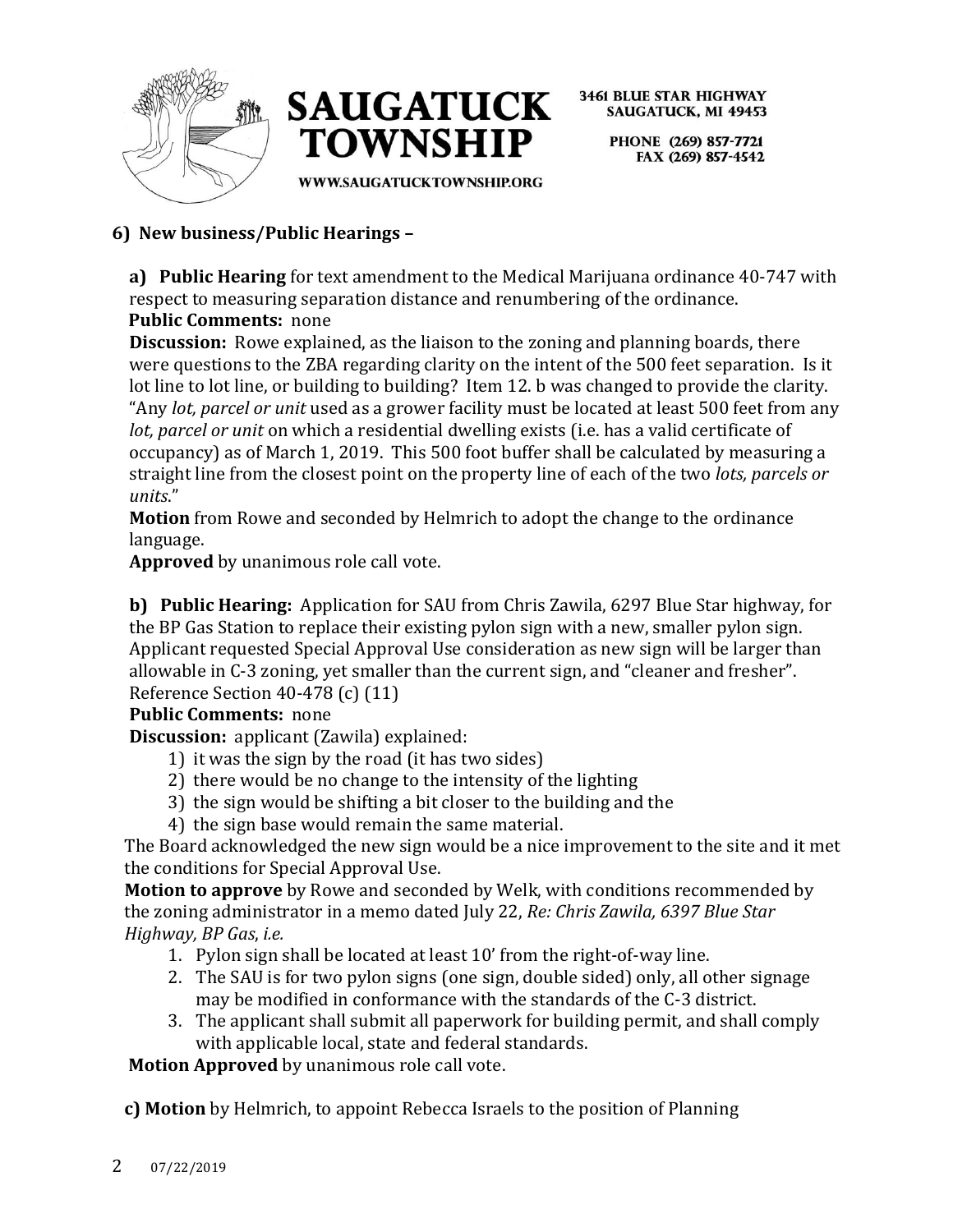



> PHONE (269) 857-7721 FAX (269) 857-4542

WWW.SAUGATUCKTOWNSHIP.ORG

Commission Secretary. Seconded by Rowe. **Motion approved,** role call vote 6 yes, with Israels abstaining.

**d) Motion** by Rowe to appoint Andy Prietz to position of Planning Commission Chairman and Rebecca Israels to Planning Commission Vice Chair. Seconded by Welk. **Motion Approved** by unanimous role call vote.

# **7. Old Business/Continued Business**

**SAU** application from JARS Holding, LLC to operate a Medical Marijuana Provisioning Center on parcel # 20-029-002-11 (2790 Blue Star Highway)

Jason Abro represented JARS Holdings, LLC., 812 S. Main St Ste 200 Royal Oak, MI 48067. Also accompanied by Lisa Dowd.

### **Discussion:**

- Helmrich questioned if JARS intended to keep the current façade of the building and the applicant explained they would keep the current building.
- Israels questioned the proposed fence and applicant explained that the existing fence will be removed and a new 6' fence will be installed on the perimeter of the property. Applicant explained that parking will be asphalt and the barn will be taken down in the back.
- The applicant explained the waste disposal area located off the vault, and the fenced outdoor locked dumpster.
- The applicant has done a comprehensive traffic study and provided it to the Township.
- Israels questioned the location of a water detention area and Lynee explained that the previous plan did not have paved parking and it was not an issue, but she recommends that, if approved, "there will an engineer review of the parking area and detention."
- Lynee explained that, if the applicant is willing, an easement could be provided for the use of the Blue Star Trail, a tri-community initiative, and it would be in the setback. She stated the commission could add, as a condition, a request for a documented legal easement with description on record. Lynee explained that we will continue to look at incremental easements along the trail area.
- Helmrich asked if any of the JARS facilities are in West Michigan. Mr. Abro explained that Grand Rapids, Muskegon and Benton Harbor facilities are pending and two facilities are now open in the Detroit and Flint areas.
- Ihle questioned if there will be any issue with the State of Michigan for the right of ways. It was explained that the R.O.W. is existing and the only change is paving.
- Rowe complimented the applicant on the thorough application submission and stated, "you certainly know what you are doing."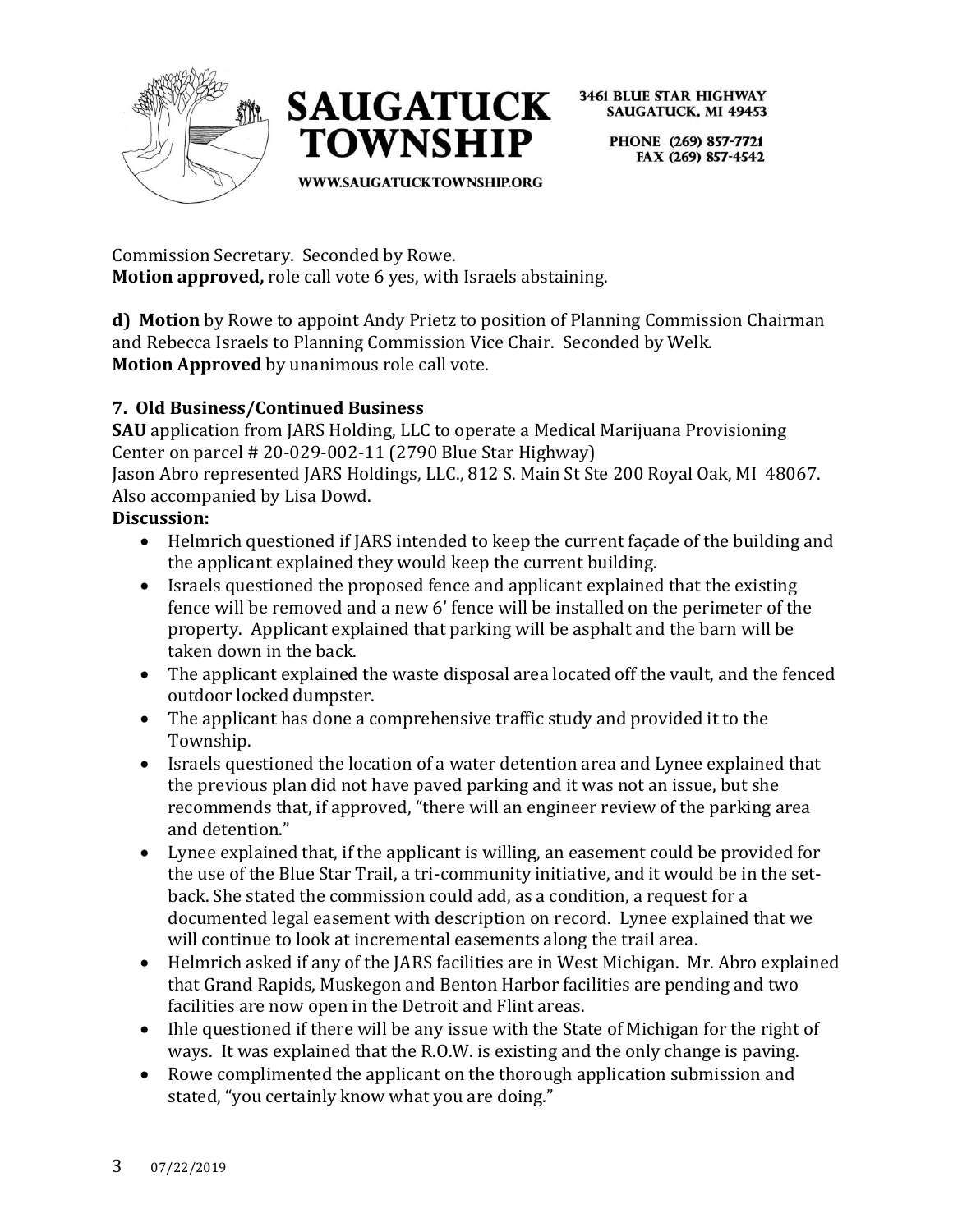



**3461 BLUE STAR HIGHWAY SAUGATUCK, MI 49453** PHONE (269) 857-7721

FAX (269) 857-4542

WWW.SAUGATUCKTOWNSHIP.ORG

• Conditional approval was granted and provided in a memo from the Saugatuck Township Fire Department on July 12, 2019, signed by Chris Mantels, Deputy Chief, with 25 points addressed. Final Approval was granted and provided in a memo from the Saugatuck Township Fire Department on July 20, 2019, signed by Chris Mantels, Deputy Chief with 25 points addressed.

**Motion by Rowe** to approve the Special Approval Use and the Site Plan for JARS Holding, LLC with the nine conditions as set forth from a memo from Lynee Wells, Township Planner, dated July 15, 2019, and with the addition of condition #10: The applicant shall provide an engineering review of parking and drainage, and condition #11: (the language to be drafted by Lynee) allowing easement of  $20<sup>2</sup>$  20' for future trail alignment running the length of the property from the East property line. Motion seconded by Welk. Prietz read SAU conditions and it was agreed the applicant has met all the conditions. **Motion approved** by unanimous roll call vote.

### **8. Public Comments**: none

## **9. Board Discussion**

**i.) Training opportunities**: Michigan Assoc. of Planning is in Kalamazoo this year. Lynee explained that opportunities for training will be shared as they occur. There is a good one day planning conference coming up for Township planning, addressing things that Townships are dealing with. Andy and Griffin will look further at benefits to the Township if we have individual memberships to the Professional Association. Prietz and Israels expressed interest in the one-day session on August 14.

- Helmrich expressed the Boards' support of members receiving training and education opportunities. He explained that the Board highly values having informed members of Boards and Commissions. The Board will continue to address training and education and has currently budgeted additional funds for this.
- Israels expressed that we have a responsibility to share information learned with each other when we attend education events.

**ii.) Tiny Homes** discussion: Rowe explained that a ZBA guest was not able to comply with the ordinance in converting a building on 10 acres to a small home. This predicated the discussion, and question. Is there a way to look at our current ordinance and allow tiny homes individually and/or in clusters? Helmrich suggested that someone attend the session on the 14th at Mi. Assoc. of Planning. The 16th and Central Ave. small house block in Holland was also brought up as one example. Lynee mentioned that community populations are aging, and small homes may fill a township need. Lozano mentioned that services such as septic and water could be a challenge. It was noted that it would be a good session to attend at the conference.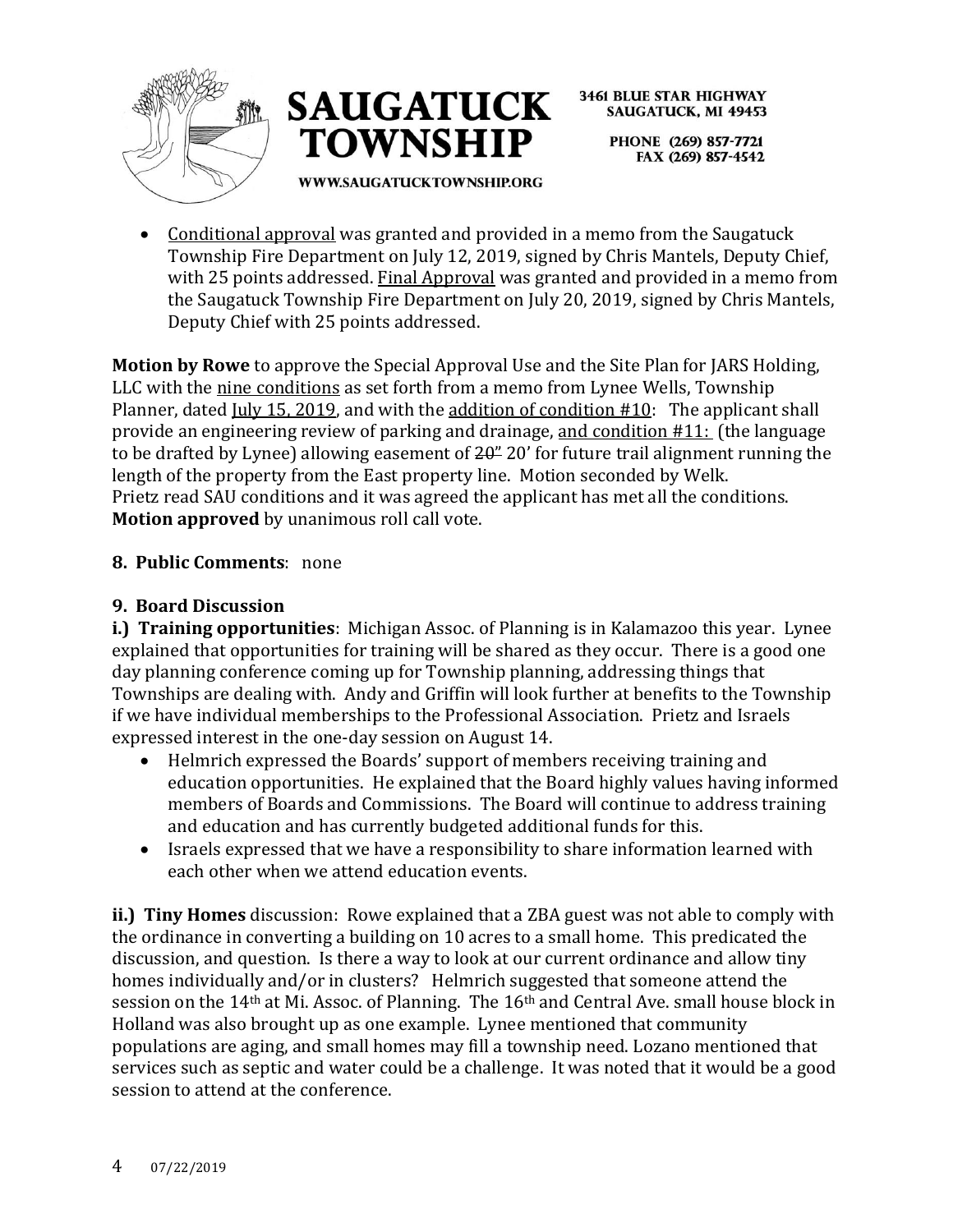



> PHONE (269) 857-7721 FAX (269) 857-4542

WWW.SAUGATUCKTOWNSHIP.ORG

# **10) Board Update:**

Helmrich reports: The Saugatuck Township Board last met on July 3, 2019.

- The Board voted to rejoin Emergency Services out of Fennyille bringing AMR to Fennville Saugatuck Township, south of the Kalamazoo river. The cost is covered by a mileage approved 30 years ago, and joining will decrease response time of Emergency services to those residents. There is an open position on the EMR board representing the Township, which meets quarterly, and it has been posted to the WEB site.
- The Board is currently renewing agreements with Douglas and Saugatuck for the cemetery.
- The Board
	- i) reappointed Bill Rowe to the Planning Commission, and
	- ii) appointed Dave Ihle to the open seat on the Planning Commission, and
	- iii) reappointed Bill and Catherine to the ZBA, and
	- iv) welcomed Becky Israels to the Board of Review.
- The Board voted unanimously to accept a contract, and welcomed Griffin Graham to the Saugatuck Township Manager position.
- The Board voted to grant conditional rezoning to Aaron Smith for a provisioning center on Blue Star across from Spectators. Prietz questioned the vote to approve this application and Helmrich responded the applicant may have been misled by previous staff in terms of the process and not given full consideration.
- The Board has taken the next steps in revisiting joining of the Kalamazoo Lake Harbor Authority.

### **11) Adjourn**

1<sup>st</sup> Welk, 2<sup>nd</sup> Rowe. Approved by unanimous voice vote 8:12 p.m. Next scheduled meeting August 26, 2019. Currently there are no agenda items.

Respectfully, R. Israels, P. C. Sec.

### **Motions:** 07/22/2019

1. Motion by Rowe to accept the agenda with additions and seconded by Lozano. Motion passes by unanimous voice vote.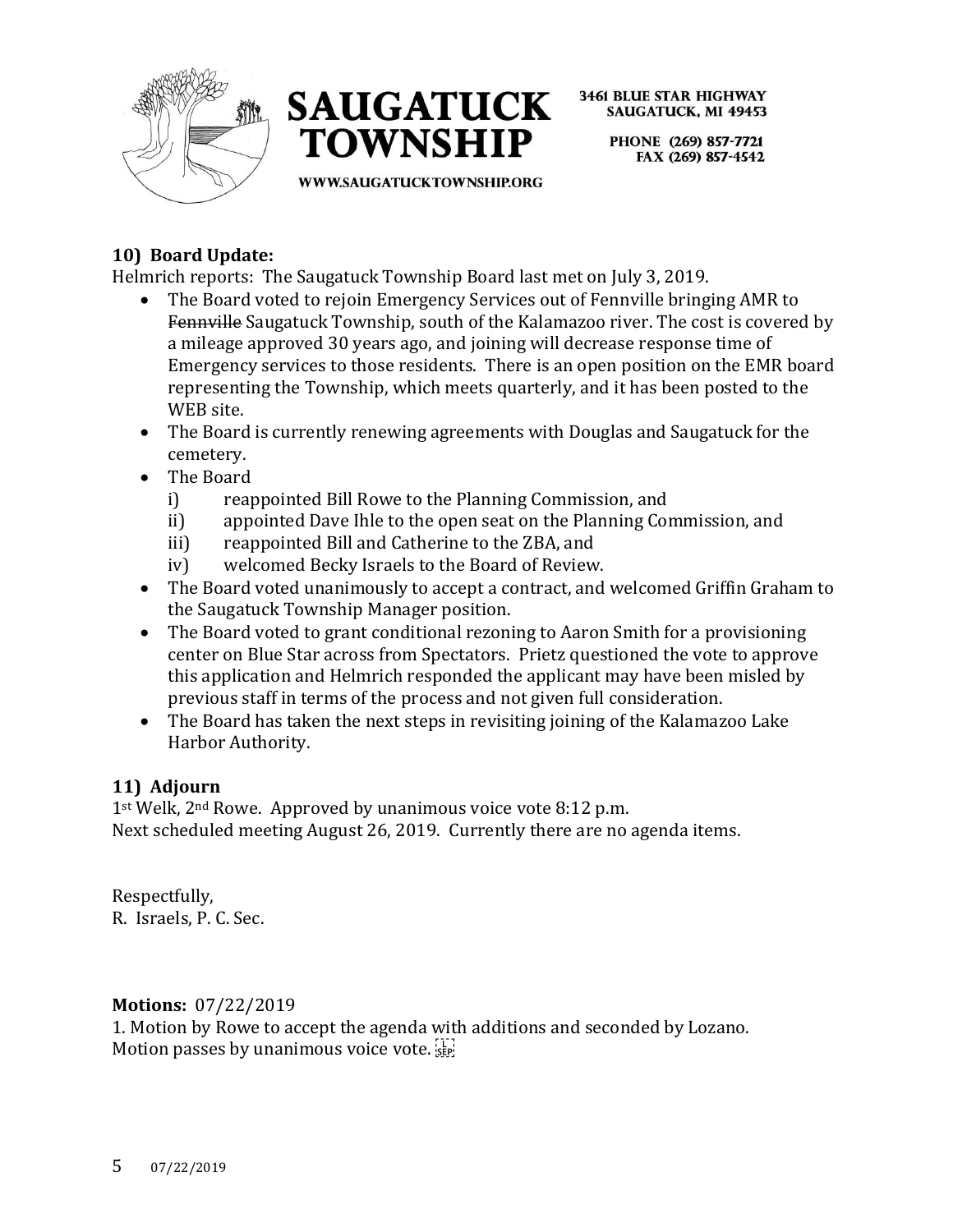



> PHONE (269) 857-7721 FAX (269) 857-4542

2. Motion by Rowe to approve draft minutes of June 3 as amended and seconded by Israels. Motion passes by unanimous voice vote.

3. Motion by Rowe and seconded by Helmrich to adopt the change to the Medical Marijuana ordinance 40-747 with added language, "Any *lot, parcel or unit* used as a grower facility must be located at least 500 feet from any *lot, parcel or unit* on which a residential dwelling exists (i.e. has a valid certificate of occupancy) as of March 1, 2019. This 500 foot buffer shall be calculated by measuring a straight line from the closest point on the property line of each of the two *lots, parcels or units*."

Motion passes by unanimous role call vote.

4. Motion by Rowe and seconded by Welk to approve the SAU application from Chris Zawila, 6297 Blue Star highway, for the BP Gas Station to replace their existing pylon sign with a new, smaller pylon sign with three conditions:

- 1. Pylon sign shall be located at least 10' from the right-of-way line.
- 2. The SAU is for two pylon signs (one sign double sided) only, all other signage may be modified in conformance with the standards of the C-3 district.
- 3. The applicant shall submit all paperwork for building permit, and shall comply with applicable local, state and federal standards.

Motion passes by unanimous role call vote.

5. Motion by Helmrich and seconded by Rowe to appoint Rebecca Israels to PC Secretary. Motion approved by roll call vote, 6-0, with Israels abstaining.

6. Motion by Rowe and seconded by Welk to appoint Andy Prietz to Chairperson of the PC and Rebecca Israels to Vice- Chairperson of the PC. Motion approved by unanimous role call vote.

7. Motion by Rowe and seconded by Welk to approve the Special Approval Use and the Site Plan for JARS Holding, LLC to operate a Medical Marijuana provisioning center on parcel #20-029-002-11 with the nine condition as set forth from a memo from Lynee Wells, Township Planner, dated July 15, 2019, with the addition of condition #10: The applicant shall provide an engineering review of parking and drainage, and condition #11: (the language to be drafted by Lynee) allowing easement of 20" for future trail alignment running the length of the property from the East property line. Motion approved by unanimous role call vote.

8. Motion to Adjourn by Welk, seconded by Rowe. Motion approved by unanimous voice vote. Meeting adjourned at 8:12 pm